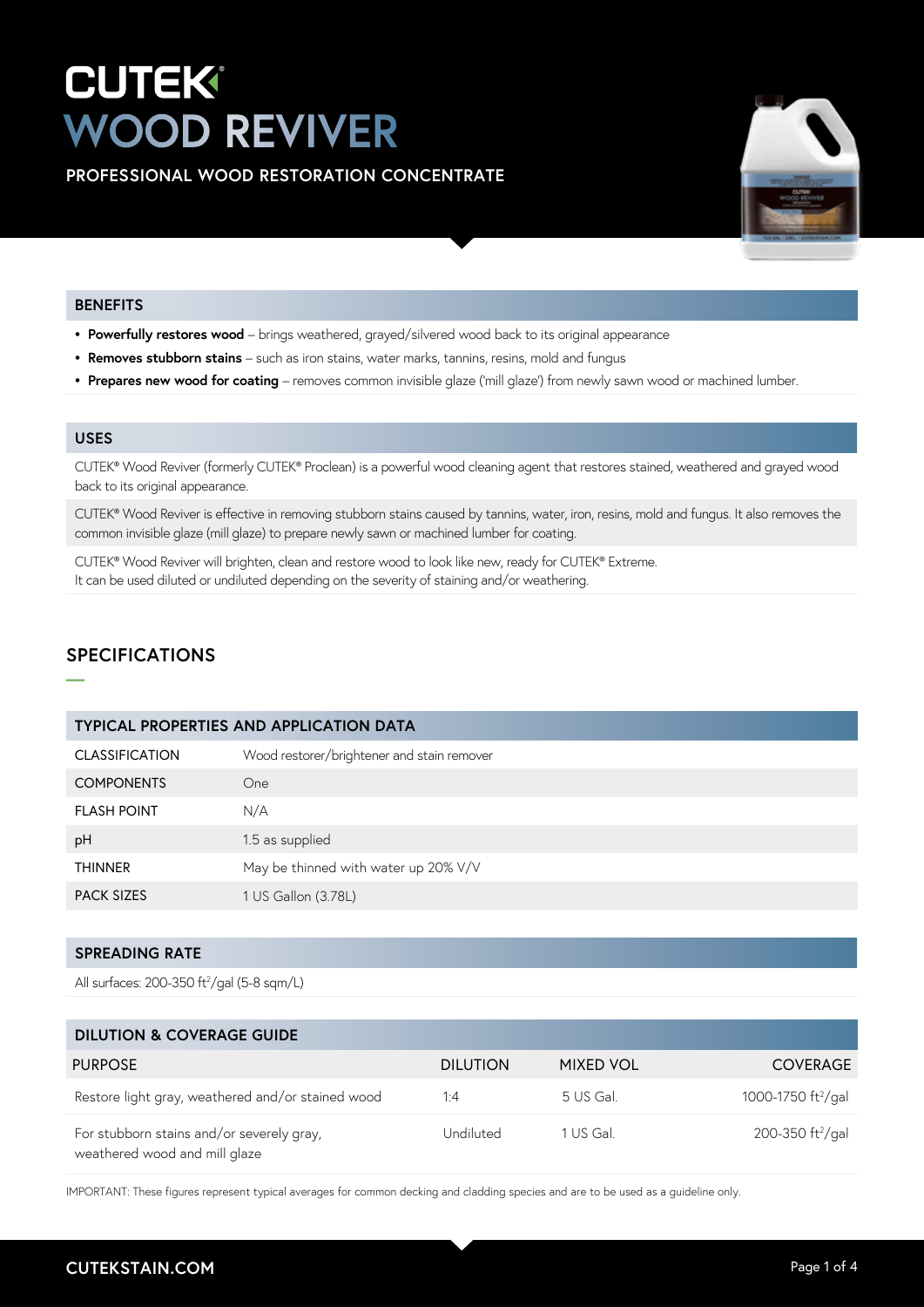# **WOOD REVIVER**



| PREPARATION AND PROTECTION GUIDELINE<br>This is a guide only and not to be used as a specification. Contact CUTEK® to discuss your specific project requirements. |                  |                                                                                                                                                                                                                                 |                                       |                                   |  |  |
|-------------------------------------------------------------------------------------------------------------------------------------------------------------------|------------------|---------------------------------------------------------------------------------------------------------------------------------------------------------------------------------------------------------------------------------|---------------------------------------|-----------------------------------|--|--|
| WOOD CONDITION/<br><b>DESIRED EFFECT</b>                                                                                                                          | <b>SITUATION</b> | PREPARATION                                                                                                                                                                                                                     | <b>PROTECTION</b>                     | ADD CUTEK®<br>COLORTONE?<br>(Y/N) |  |  |
| NEW Wood<br>Retain freshly oiled look or alter the wood color                                                                                                     | Exterior         | Clean with CUTEK® Wood<br>Reviver if tannin/water/<br>iron stained<br>Otherwise clean with<br>CUTEK <sup>®</sup> Quickclean                                                                                                     | Apply 2 coats<br>of CUTEK®<br>Extreme | Υ                                 |  |  |
| NEW Wood<br>Stabilize & allow to naturally lighten/silver                                                                                                         | Exterior         | Clean with CUTEK® Wood<br>Reviver if tannin/water/<br>iron stained<br>otherwise clean with<br>CUTEK <sup>®</sup> Quickclean                                                                                                     | Apply 2 coats<br>of CUTEK®<br>Extreme | $\mathsf{N}$                      |  |  |
| OLD WOOD -<br>Previously Coated in CUTEK® Extreme<br>Retain freshly oiled look or alter the wood color                                                            | Exterior         | Clean with CUTEK® Wood<br>Reviver if maintenance has<br>been neglected and wood<br>is grayed, heavily stained or<br>has an excessive build-up of<br>CUTEK® Colortone.<br>Otherwise clean with<br>CUTEK <sup>®</sup> Quickclean. | Apply 1 coat<br>of CUTEK®<br>Extreme  | Y                                 |  |  |
| OLD WOOD -<br>Previously Coated in CUTEK® Extreme<br>Stabilize & allow to naturally lighten/silver                                                                | Exterior         | Remove previous coating<br>with CUTEK® Wood Stripper<br>then clean with<br>CUTEK <sup>®</sup> Wood Reviver                                                                                                                      | Apply 2 coats<br>of CUTEK®<br>Extreme | $\mathsf{N}$                      |  |  |
| OLD WOOD -<br>Previously coated with film forming coating<br>Retain freshly oiled look or alter the wood color                                                    | Exterior         | Remove previous coating<br>with CUTEK® Wood Stripper<br>then clean with<br>CUTEK <sup>®</sup> Wood Reviver                                                                                                                      | Apply 2 coats<br>of CUTEK®<br>Extreme | $\mathsf Y$                       |  |  |
| OLD WOOD -<br>Previously coated with film forming coating<br>Stabilize & allow to naturally lighten/silver                                                        | Exterior         | Remove previous coating<br>with CUTEK® Wood Stripper<br>then clean with<br>CUTEK® Wood Reviver                                                                                                                                  | Apply 2 coats<br>of CUTEK®<br>Extreme | $\mathsf{N}$                      |  |  |
| OLD WOOD -<br>Previously uncoated<br>Stabilize & allow to naturally lighten/silver                                                                                | Exterior         | Clean with CUTEK® Wood<br>Reviver if tannin/water/<br>iron stained<br>otherwise clean with<br>CUTEK <sup>®</sup> Quickclean                                                                                                     | Apply 2 coats<br>of CUTEK®<br>Extreme | $\mathsf{N}$                      |  |  |
| OLD WOOD -<br>Previously uncoated<br>Retain freshly oiled look or alter the wood color                                                                            | Exterior         | Clean with CUTEK® Wood<br>Reviver if tannin/water/<br>iron stained<br>otherwise clean with<br>CUTEK® Quickclean                                                                                                                 | Apply 2 coats<br>of CUTEK®<br>Extreme | Y                                 |  |  |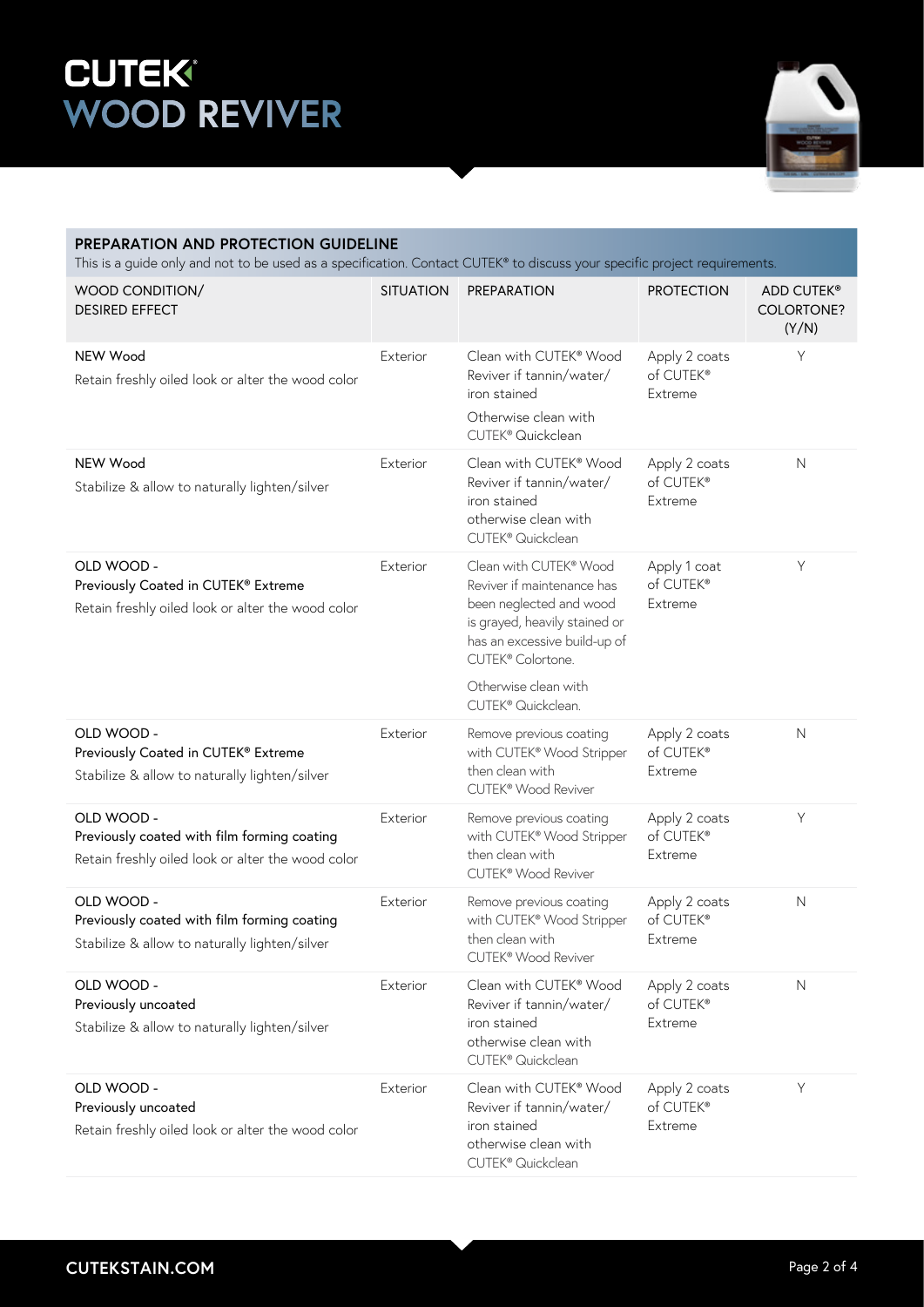# **CUTEK® WOOD REVIVER**



# **DIRECTIONS FOR USE**

**—**

| <b>APPLICATION</b>                                 |                                                                                                                                                                                                                                                                                                                                                                                                                                                                                                                                                                                                                                                                                                                                                                                                                                                   |
|----------------------------------------------------|---------------------------------------------------------------------------------------------------------------------------------------------------------------------------------------------------------------------------------------------------------------------------------------------------------------------------------------------------------------------------------------------------------------------------------------------------------------------------------------------------------------------------------------------------------------------------------------------------------------------------------------------------------------------------------------------------------------------------------------------------------------------------------------------------------------------------------------------------|
| <b>APPLICATION</b><br><b>PRECAUTIONS</b>           | Before you get started: Note the hazards and precautions on the CUTEK® website and the container<br>labelling, and ensure that you use the correct safety equipment as detailed in the Safety Data Sheet.<br>When using CUTEK® Wood Reviver, all adjacent surfaces and vegetation must be adequately protected. It<br>is also important to be aware of the potential for wind drift into areas with cars or pedestrian traffic when<br>rinsing. Water flush all equipment, vegetation, paths, concrete, asphalt and other adjacent surfaces before<br>and after contact.<br>Full list of application precautions is available on our website at www.cutekstain.com, or by checking with<br>customer service on 1-833-692-8835.<br>DO NOT SWALLOW.<br>CUTEK® Wood Reviver will make surfaces slippery, DO NOT walk on the surface until it is dry. |
|                                                    |                                                                                                                                                                                                                                                                                                                                                                                                                                                                                                                                                                                                                                                                                                                                                                                                                                                   |
| <b>STEP BY STEP</b><br><b>APPLICATION PROCESS:</b> | If required, dilute the CUTEK® Wood Reviver concentrate with water; refer to dilution guidelines and<br>complete a test patch to ensure the right dilution for your wood.<br>Wet your wood prior to applying CUTEK® Wood Reviver. Apply CUTEK® Wood Reviver liberally to wetted<br>wood with a roller, broom or low-pressure garden sprayer. Let CUTEK® Wood Reviver do the work by<br>leaving it on the surface for 1 hour to 24 hours depending on the severity of staining or discoloration. It may<br>be necessary to scrub stubborn stains moderately with a stiff fibre brush.                                                                                                                                                                                                                                                              |
|                                                    | Once CUTEK® Wood Reviver has cleaned the timber, it must be rinsed off thoroughly. For best results, use<br>a pressure washer set to approximately 50 bar (750 p.s.i.) with a fan jet pattern.                                                                                                                                                                                                                                                                                                                                                                                                                                                                                                                                                                                                                                                    |
|                                                    | REMOVAL WITH A GARDEN HOSE IS NOT SUFFICIENT.                                                                                                                                                                                                                                                                                                                                                                                                                                                                                                                                                                                                                                                                                                                                                                                                     |
|                                                    | CAUTION must be used to avoid damage to the wood fiber and 'furring up'. Adjustyour cleaning process<br>by reducing the pressure or your operating distance from the wood.                                                                                                                                                                                                                                                                                                                                                                                                                                                                                                                                                                                                                                                                        |
|                                                    | DO NOT use "turbojets" on wood.                                                                                                                                                                                                                                                                                                                                                                                                                                                                                                                                                                                                                                                                                                                                                                                                                   |
|                                                    | Rinse from the highest point and work down methodically using long even strokes in the direction of the<br>grain, until there isminimal to no sudsing. The longer that CUTEK® Wood Reviver is left on the wood, the<br>greater the rinse time required.                                                                                                                                                                                                                                                                                                                                                                                                                                                                                                                                                                                           |

## **IMPORTANT INFORMATION**

CUTEK® Wood Reviver is a powerful wood cleaning agent that restores stained, weathered and gray wood back to its original appearance.

It is important for the user to determine the suitability of the CUTEK® Wood Reviver for its intended application.

CUTEK® Wood Reviver can be used diluted or undiluted. Dilution can vary depending on the smoothness and density of your wood as well as the severity of staining and/or weathering.

ALWAYS test product on a small test area, referring to the dilution guidelines, prior to making a full mixture and applying to any large sections. As the species and condition of wood can vary significantly, testing will enable you to accurately estimate the dilution ratio, working time, and amount of CUTEK® Wood Reviver required to complete your project. It will also enable you to perfect the cleaning technique.